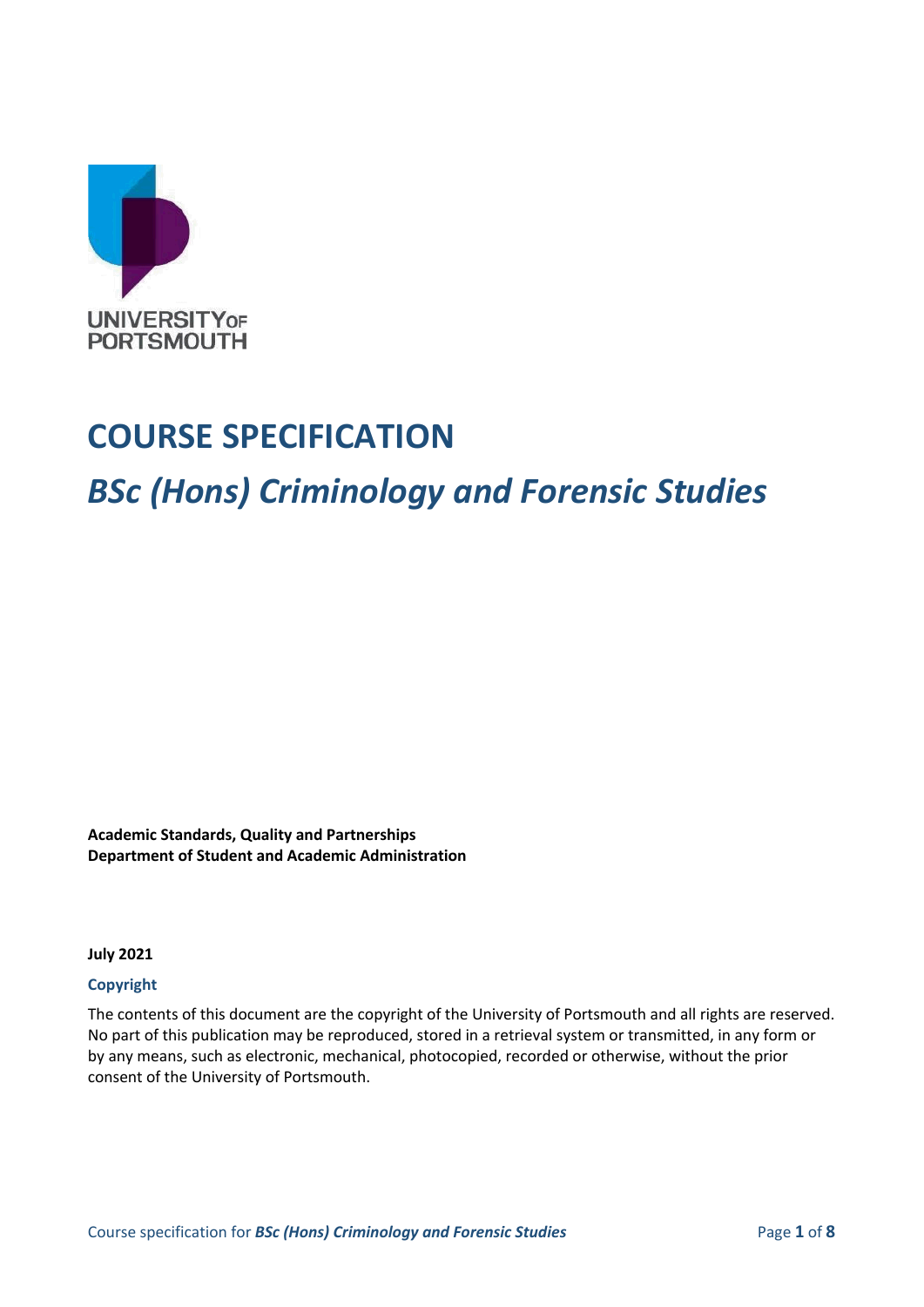#### **COURSE SPECIFICATION**

| <b>Course Title</b>                                                                                  | <b>Criminology and Forensic Studies</b>                                                                                                                                                                   |  |
|------------------------------------------------------------------------------------------------------|-----------------------------------------------------------------------------------------------------------------------------------------------------------------------------------------------------------|--|
| <b>Final Award</b>                                                                                   | <b>BSc</b>                                                                                                                                                                                                |  |
| Exit Awards                                                                                          | Certificate in Higher Education, Diploma in Higher<br>Education.                                                                                                                                          |  |
| Course Code / UCAS code (if applicable)                                                              | C2039S / C2039PYC                                                                                                                                                                                         |  |
| Mode of study                                                                                        | Full time                                                                                                                                                                                                 |  |
| Mode of delivery                                                                                     | Campus                                                                                                                                                                                                    |  |
| Normal length of course                                                                              | 3 years or 4 years with optional placement                                                                                                                                                                |  |
| Cohort(s) to which this course specification<br>applies                                              | September 2021 intake onwards                                                                                                                                                                             |  |
| <b>Awarding Body</b>                                                                                 | University of Portsmouth                                                                                                                                                                                  |  |
| <b>Teaching Institution</b>                                                                          | University of Portsmouth                                                                                                                                                                                  |  |
| Faculty                                                                                              | <b>Faculty of Humanities and Social Sciences</b>                                                                                                                                                          |  |
| School/Department/Subject Group                                                                      | School of Criminology and Criminal Justice (SCCJ)                                                                                                                                                         |  |
| School/Department/Subject Group webpage                                                              | https://www.port.ac.uk/about-us/structure-and-<br>governance/organisational-structure/our-academic-<br>structure/faculty-of-humanities-and-social-<br>sciences/school-of-criminology-and-criminal-justice |  |
| Course webpage including entry criteria                                                              | https://www.port.ac.uk/study/courses/bsc-hons-<br>criminology-and-forensic-studies                                                                                                                        |  |
| Professional and/or Statutory Regulatory<br><b>Body accreditations</b>                               | N/A                                                                                                                                                                                                       |  |
| <b>Quality Assurance Agency Framework for</b><br><b>Higher Education Qualifications (FHEQ) Level</b> | Level 6                                                                                                                                                                                                   |  |

This course specification provides a summary of the main features of the course, identifies the aims and learning outcomes of the course, the teaching, learning and assessment methods used by teaching staff, and the reference points used to inform the curriculum.

This information is therefore useful to potential students to help them choose the right course of study, to current students on the course and to staff teaching and administering the course.

Further detailed information on the individual modules within the course may be found in the relevant module descriptors and the Course Handbook provided to students on enrolment.

Please refer to the [Course and](https://course-module-catalog.port.ac.uk/#/welcome) [module catalogue](https://course-module-catalog.port.ac.uk/#/welcome) for further information on the course structure and modules.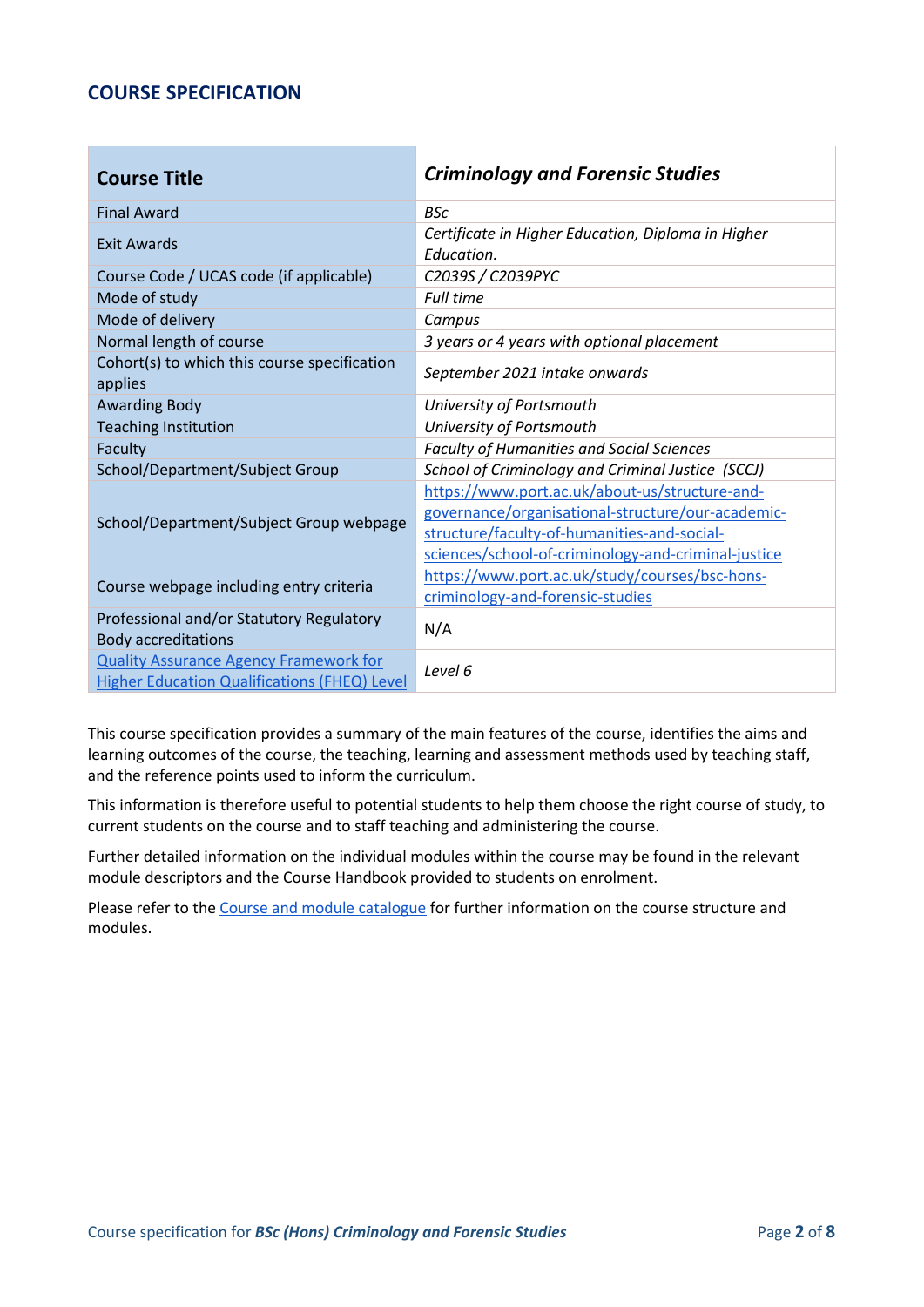# **Educational aims of the course**

The Criminology and Forensic Studies degree aims to:

- *To provide a challenging and stimulating study environment, based upon quality learning and teaching practice.*
- *To provide a framework allowing students to follow a coherent programme of study within the field of criminology and forensic studies.*
- *To enable students to study a multi-disciplinary subject and develop specialist interests in key areas of criminology and forensic studies, including the roles and professional practices of forensic and criminal justice agencies, and other statutory and third sector agencies working in the criminal justice and forensic arenas.*
- *To enable students to exercise choice in their studies, drawing upon the expert knowledge and research of academics teaching in the department.*
- *To provide an opportunity for students to create and understand links between the disciplines making up the field of criminology and forensic studies.*
- *To provide students with the opportunity to develop key academic skills, enabling critical thinking, data/evidence collection and analysis, and the ability to undertake independent research.*
- *To provide students with the knowledge, experience, practical and employability skills required to maximise career and postgraduate study opportunities.*
- *To provide a broad education presenting multiple and comparative global perspectives on criminology and forensic studies, acknowledging issues relating to diversity, social justice, human rights, and forensic legislation.*
- *To foster knowledge of criminology and criminal justice in a multi-disciplinary and global context and critical engagement with its subject areas.*
- *To provide an understanding of the role of empirical research in challenging existing theories and creating new theories.*
- *To enable an understanding of real life applications of theory to problems of crime causation and solution, forensic detection and the subsequent development of new policies, practices and legislation in a comparative international context.*
- *To facilitate students understanding of and competence in a range of qualitative and quantitative research skills for exploring crime and its management.*
- *To provide the opportunity to pursue specialist knowledge and interests through volunteering, placements and research.*
- *To provide the opportunity to develop transferable skills required for future professional success.*

The degree also provides an opportunity for students to gain experience and skills relevant to employment (or further study) within the criminology, criminal justice and forensic sectors by choosing relevant workbased learning modules, placement year or study abroad year options.

# **Course Learning Outcomes and Learning, Teaching and Assessment Strategies**

The [Quality Assurance Agency for Higher Education \(QAA\)](http://www.qaa.ac.uk/en) sets out a national framework of qualification levels, and the associated standards of achievement are found in their [Framework for Higher Education](https://www.qaa.ac.uk/docs/qaa/quality-code/qualifications-frameworks.pdf)  [Qualifications](https://www.qaa.ac.uk/docs/qaa/quality-code/qualifications-frameworks.pdf) document.

The Course Learning Outcomes for this course are outlined in the tables below.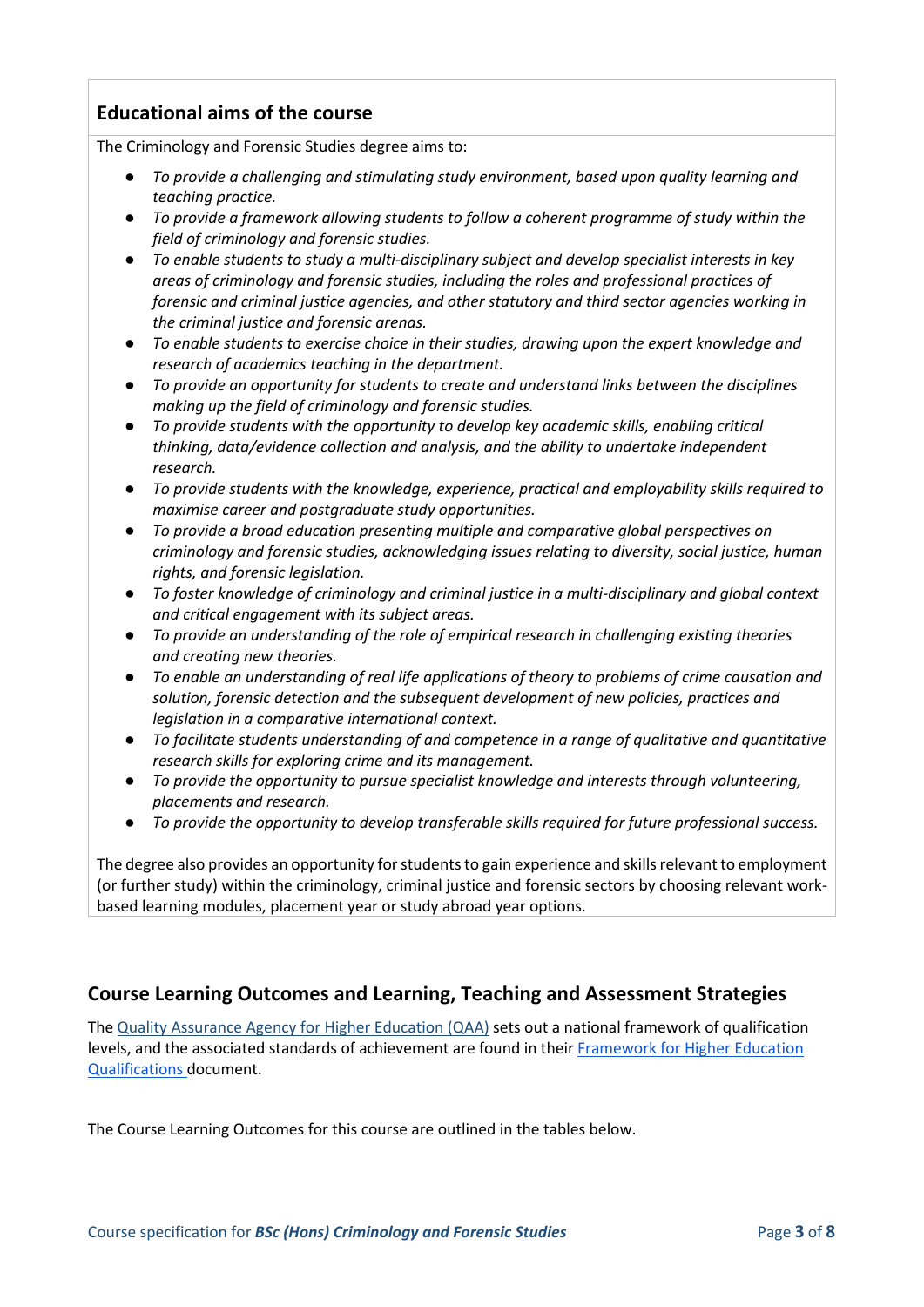#### **A. Knowledge and understanding of:**

| LO<br>number   | <b>Learning outcome</b>                                                                                                                                                                                                                        | <b>Learning and Teaching</b><br>methods                                                                                                                                | <b>Assessment</b><br>methods                                                                                                                        |
|----------------|------------------------------------------------------------------------------------------------------------------------------------------------------------------------------------------------------------------------------------------------|------------------------------------------------------------------------------------------------------------------------------------------------------------------------|-----------------------------------------------------------------------------------------------------------------------------------------------------|
| A1             | Core aspects of criminological theory<br>and the criminal justice process<br>including a range of contributing 'sub'<br>disciplines                                                                                                            | At all levels, lectures (both<br>on campus and online)<br>deliver core theory, with<br>weekly workshops and<br>seminars providing forums<br>for discussion and debate. | Formative assessment<br>at all levels (verbal<br>feedback, essay plans)<br>with summative essays,<br>briefing notes,<br>presentations and<br>exams. |
| A2             | Specialist areas of forensic studies,<br>crime scene examination,<br>investigation, intelligence and analysis                                                                                                                                  | Lectures at all levels,<br>accompanying theoretical<br>and practical seminars and<br>laboratory sessions. Also,<br>at optional placement.                              | Formative assessment<br>at all levels (verbal<br>feedback, essay plans),<br>summative portfolios,<br>reports and essays.                            |
| A3             | Theoretical and practical processes of<br>investigations                                                                                                                                                                                       | Lectures at all levels,<br>accompanying theoretical<br>and practical seminars and<br>workshops.                                                                        | Formative assessment<br>at all levels (verbal<br>feedback, essay plans),<br>summative reports and<br>essays.                                        |
| A4             | Basic principles of crime scene and<br>forensic analysis (including key tools<br>and methods of evidence collection,<br>analysis and interpretation)                                                                                           | Formative assessment at<br>all levels (verbal feedback,<br>essay plans), summative<br>portfolios, reports and<br>essays.                                               | Formative assessment<br>at all levels (verbal<br>feedback, essay plans),<br>summative portfolios,<br>reports and essays.                            |
| A <sub>5</sub> | A range of criminological research<br>paradigms and methods                                                                                                                                                                                    | Lectures at all levels,<br>accompanying workshops<br>and seminars.                                                                                                     | Formative feedback in<br>class, summative<br>reports.                                                                                               |
| A <sub>6</sub> | inherent variability of crime<br><b>The</b><br>causation explanations and the way in<br>which forensic methods are adding to<br>the understanding of crime detection<br>and classification and, more generally,<br>causative theories of crime | Lectures at all levels,<br>accompanying workshops<br>and seminars.                                                                                                     | Formative feedback in<br>class, summative<br>essays.                                                                                                |
| A7             | The range of crime causation theories<br>and the way the criminal justice<br>system responds to crime                                                                                                                                          | Lectures at all levels,<br>accompanying workshops<br>and seminars.                                                                                                     | Formative feedback in<br>class, summative<br>essays.                                                                                                |
| A8             | The changing nature of the 'criminal<br>justice state' and the application of<br>forensic investigation methods                                                                                                                                | Lectures at all levels,<br>accompanying workshops<br>and seminars.                                                                                                     | Formative feedback in<br>class, summative<br>essays.                                                                                                |
| A9             | Quantitative and qualitative research<br>methods                                                                                                                                                                                               | Lectures at all levels,<br>accompanying practical<br>workshops and seminars.                                                                                           | Formative feedback in<br>class, summative<br>reports.                                                                                               |

#### **B. Cognitive (Intellectual or Thinking) skills, able to:**

| LO        | <b>Learning outcome</b>                                                                            | <b>Learning and Teaching</b>                                                                                  | Assessment                                                                          |
|-----------|----------------------------------------------------------------------------------------------------|---------------------------------------------------------------------------------------------------------------|-------------------------------------------------------------------------------------|
| number    |                                                                                                    | methods                                                                                                       | methods                                                                             |
| <b>B1</b> | Generate and explore creative and<br>original ideas and developing the<br>ability to problem solve | At all levels, lectures,<br>practical seminars,<br>workshops and tutorials<br>enable discussion and<br>debate | Formative feedback on<br>discussions, assessed<br>reports, portfolios and<br>essays |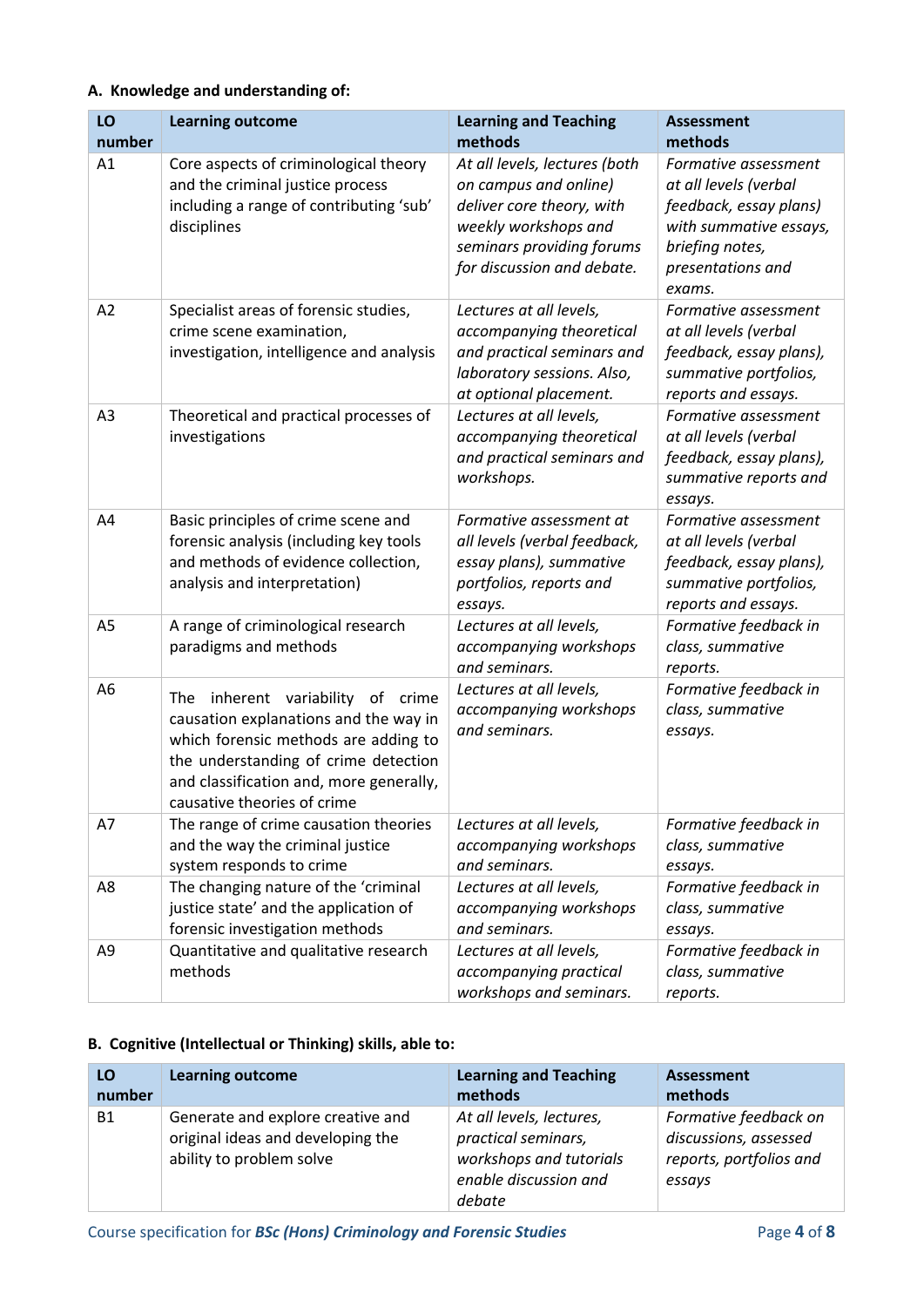| Apply multiple and competing<br>perspectives to criminological and<br>forensic issues and debates                                                                        | Workshops, theoretical and<br>practical seminars at all<br>levels                                | Formative feedback on<br>discussions, assessed<br>presentations and<br>essays       |
|--------------------------------------------------------------------------------------------------------------------------------------------------------------------------|--------------------------------------------------------------------------------------------------|-------------------------------------------------------------------------------------|
| Gather, retrieve and synthesise<br>information from a range of sources,<br>recognising the validity and reliability<br>of some sources over others                       | Lectures, workshops,<br>seminars and tutorial<br>classes at all levels                           | Formative feedback on<br>discussions, assessed<br>reports, portfolios and<br>essays |
| Think analytically and critically about<br>the multi-disciplinary nature of<br>criminological and forensic<br>publications                                               | Lectures, workshops,<br>seminars and tutorial<br>classes at all levels                           | Formative feedback on<br>discussions, assessed<br>reports, portfolios and<br>essays |
| Select appropriate theories in<br>developing research methodologies to<br>support projects, dissertations and<br>other written work                                      | Lectures, workshops,<br>seminars and tutorial<br>classes at all levels                           | Formative feedback on<br>discussions, assessed<br>reports, portfolios and<br>essays |
| Evaluate evidence from a range of<br>sources and make informed<br>judgements                                                                                             | Lectures, workshops,<br>seminars and tutorial<br>classes at all levels                           | Formative feedback on<br>discussions, assessed<br>reports, portfolios and<br>essays |
| Develop and sustain reasoned<br>arguments to a range of audiences                                                                                                        | At all levels, lectures,<br>seminars, workshops and<br>tutorials enable discussion<br>and debate | Formative feedback on<br>discussions, assessed<br>reports, portfolios and<br>essays |
| Identify and focus on topical and<br>pertinent issues, placing debates in<br>their wider social and political<br>contexts                                                | At all levels, lectures and<br>seminars enable discussion<br>and debate                          | Formative and<br>summative essays and<br>exams                                      |
| Use evidence-based reasoning to<br>reflect on practical, theoretical and<br>ethical issues involved in criminology,<br>criminal justice and forensic related<br>research | At all levels, lectures,<br>seminars, workshops and<br>tutorials enable discussion<br>and debate | Formative feedback on<br>discussions, assessed<br>reports, portfolios and<br>essays |
|                                                                                                                                                                          |                                                                                                  |                                                                                     |

#### **C. Practical (Professional or Subject) skills, able to:**

| LO<br>number   | <b>Learning outcome</b>                                                                                                                                            | <b>Learning and Teaching</b><br>methods                                                          | Assessment<br>methods                                                                                  |
|----------------|--------------------------------------------------------------------------------------------------------------------------------------------------------------------|--------------------------------------------------------------------------------------------------|--------------------------------------------------------------------------------------------------------|
| C <sub>1</sub> | Communicate criminological, forensic and<br>criminal justice related ideas in both<br>written and oral formats, including<br>reports, portfolios and presentations | At all levels, workshops and<br>seminars across all subject<br>areas                             | Formative feedback on<br>discussions, assessed<br>reports, and<br>presentations                        |
| C <sub>2</sub> | Problem solve and develop reasoned<br>argument                                                                                                                     | At all levels, lectures,<br>workshops and seminars<br>across key subjects.                       | Formative feedback on<br>essay plans, summative<br>essays, reports,<br>portfolios and<br>dissertation. |
| C <sub>3</sub> | Retrieve and organise information<br>effectively from a range of reliable and<br>valid sources                                                                     | Workshops and seminars<br>across all levels, tutorials in<br>L6 to discuss dissertation<br>work. | Formative feedback on<br>essay plans, summative<br>essays, reports,<br>portfolios and<br>dissertation. |
| C <sub>4</sub> | Work effectively under pressure and<br>exercise effective time management skills                                                                                   | Workshops and seminars<br>across all levels, tutorials in                                        | Formative feedback on<br>essay plans, summative                                                        |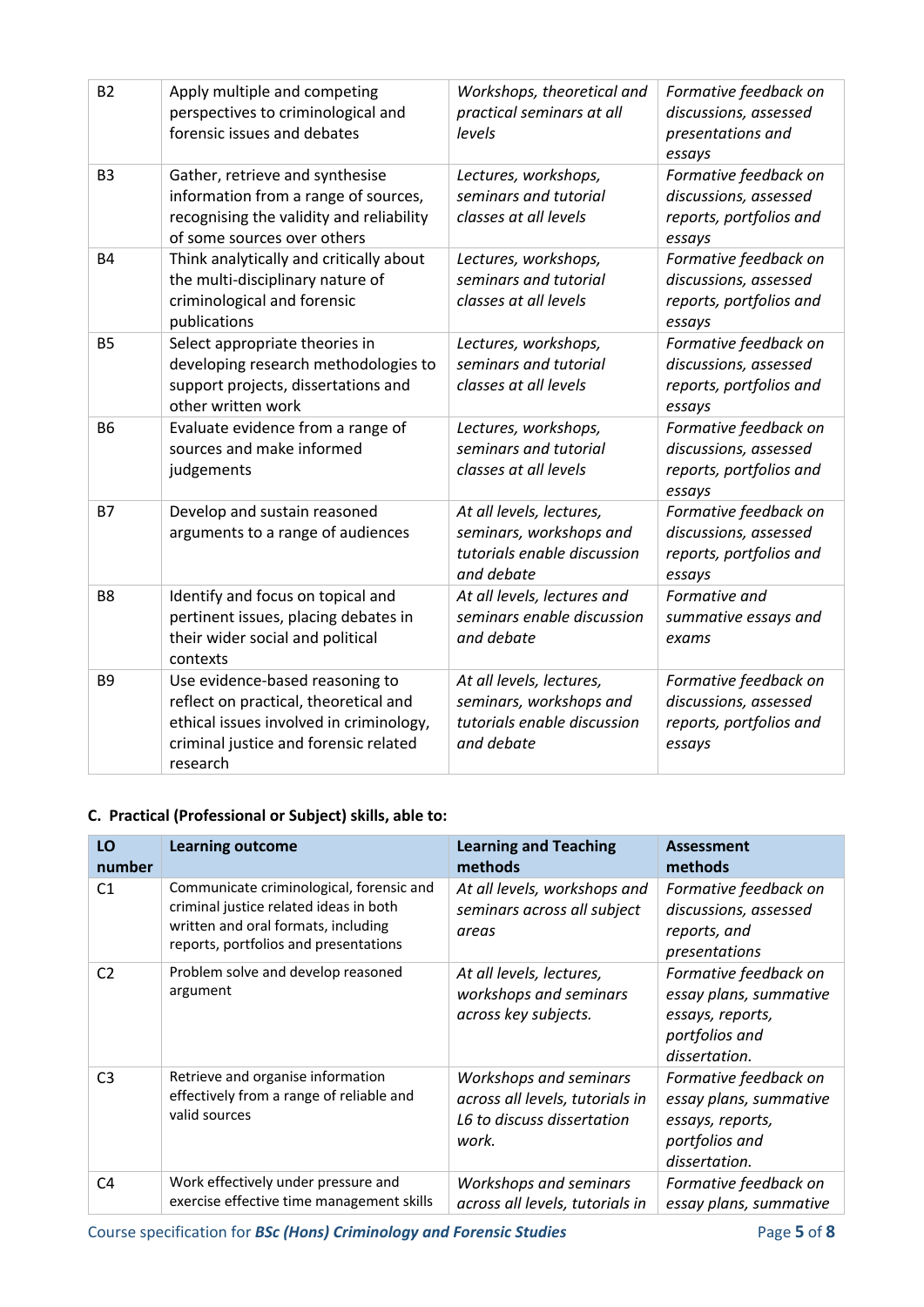|                |                                                                                                                                            | L6 to discuss dissertation<br>work. Also, optional<br>placement.           | essays, reports,<br>portfolios and<br>dissertation. Pass/fail<br>placement portfolio.                            |
|----------------|--------------------------------------------------------------------------------------------------------------------------------------------|----------------------------------------------------------------------------|------------------------------------------------------------------------------------------------------------------|
| C <sub>5</sub> | Work effectively in a team, being sensitive<br>to environmental and interpersonal<br>aspects                                               | Workshops and seminars<br>across all levels.                               | Formative feedback on<br>essay plans, summative<br>essays, presentations,<br>posters, reports and<br>portfolios. |
| C <sub>6</sub> | Conduct a substantial piece of<br>criminological, forensic and / or criminal<br>justice related research, under<br>appropriate supervision | Lectures, seminars and<br>tutorials in L6 to discuss<br>dissertation work. | Formative feedback on<br>drafts and plans,<br>summative dissertation.                                            |

#### **D. Transferable (Graduate and Employability) skills, able to:**

| LO<br>number   | <b>Learning outcome</b>                                                                                                                                                                                               | <b>Learning and Teaching</b><br>methods                                       | <b>Assessment</b><br>methods                                                                                                                        |
|----------------|-----------------------------------------------------------------------------------------------------------------------------------------------------------------------------------------------------------------------|-------------------------------------------------------------------------------|-----------------------------------------------------------------------------------------------------------------------------------------------------|
| D <sub>1</sub> | Contribute orally to group discussions and<br>debates about a complex subject,<br>involving the management of tasks and<br>problem solving skills                                                                     | At all levels, lectures,<br>theoretical and practical<br>seminars             | Formative assessment<br>at all levels, summative<br>presentations, reports,<br>portfolios, and essays.                                              |
| D <sub>2</sub> | Make a presentation focussing on a<br>complex subject, using presentational<br>skills and different forms of media to<br>communicate and illustrate complex<br>points                                                 | At all levels, lectures,<br>workshops and seminars,<br>as well as tutorials.  | Formative feedback at<br>all levels, summative<br>presentations and<br>posters.                                                                     |
| D <sub>3</sub> | Research, read and synthesise information<br>from a range of sources and documents<br>about a complex subject, making decisions<br>regarding the reliability and validity of the<br>sources used                      | At all levels, lectures,<br>workshops, tutorials and<br>seminars              | Formative assessment<br>at all levels, summative<br>presentations, reports,<br>portfolios, and essays.                                              |
| D4             | Develop written communication skills by<br>employing different types of written<br>documents (essays, reports, articles,<br>dissertation) to convey knowledge and<br>understanding of complex subjects and<br>debates | At all levels, lectures,<br>workshops, tutorials and<br>seminars              | Formative assessment<br>at all levels (verbal<br>feedback, essay plans),<br>summative portfolios,<br>reports and essays.                            |
| D <sub>5</sub> | Present information from a range of<br>sources for different purposes and<br>audiences                                                                                                                                | At all levels, lectures,<br>workshops, tutorials and<br>seminars              | Formative assessment<br>at all levels (verbal<br>feedback, essay plans),<br>summative portfolios,<br>reports, presentations,<br>posters and essays. |
| D <sub>6</sub> | Recognise, explore and describe a<br>problem, agree standards and outcomes<br>for its solutions, involving team working<br>and problem solving skills                                                                 | At all levels, workshops,<br>tutorials, theoretical and<br>practical seminars | Formative assessment<br>at all levels (verbal<br>feedback, essay plans),<br>summative portfolios,<br>reports and essays.                            |
| D7             | Work towards achieving agreed<br>objectives, seek to establish and maintain<br>co-operative working relationships in<br>meeting responsibilities                                                                      | At all levels, tutorials and<br>seminars, and through<br>optional placement   | Formative feedback at<br>all levels, summative<br>essays and reports.<br>Pass/fail placement<br>portfolio.                                          |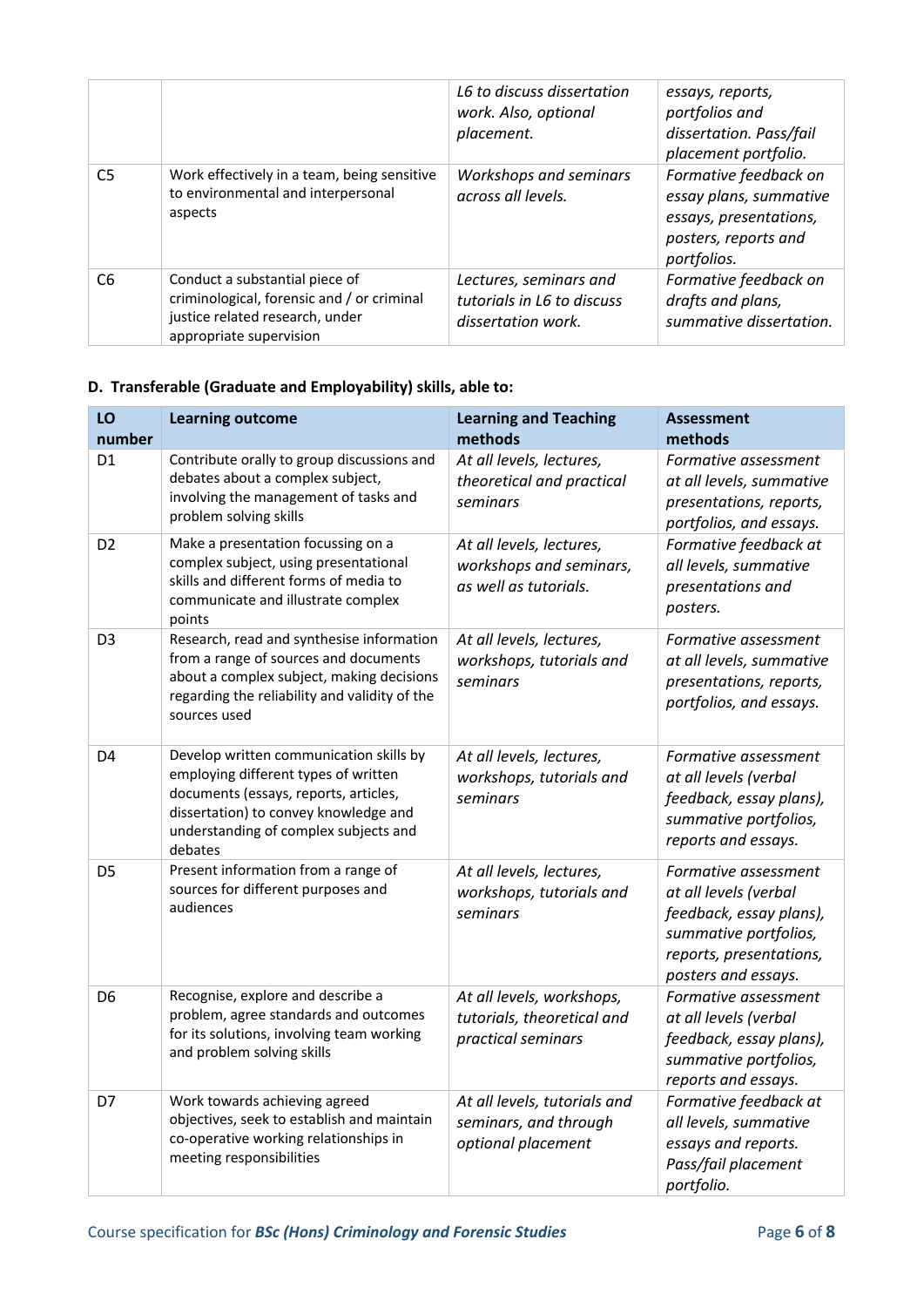| D <sub>8</sub> | Make use of feedback to plan, organise<br>and review own performance, using<br>analytical and reflective skills | At all levels, workshops,<br>individual tutorials,<br>theoretical and practical<br>seminars | Formative feedback at<br>all levels, summative<br>essays, self reflective<br>writing and reports.                    |
|----------------|-----------------------------------------------------------------------------------------------------------------|---------------------------------------------------------------------------------------------|----------------------------------------------------------------------------------------------------------------------|
| D <sub>9</sub> | Identify and demonstrate skills, interests<br>and motivations in a career management<br>context                 | At all levels, tutorials,<br>workshops and seminars,<br>and through optional<br>placement   | Formative feedback at<br>all levels, summative<br>presentations and<br>portfolios. Pass/fail<br>placement portfolio. |

### **Academic Regulations**

The current University of Portsmouth [Academic Regulations](https://staff.port.ac.uk/departments/services/academicregistry/qmd/assessmentandregulations/) will apply to this course.

# **Support for Student Learning**

The University of Portsmouth provides a comprehensive range of support services for students throughout their course, details of which are available at the [MyPort](http://myport.ac.uk/) student portal.

In addition to these University support services this course also provides specific learning support tutors for academic skills, including writing and statistics. Personal tutors provide academic and pastoral guidance throughout the course. A placement or study abroad tutor will guide students through these activities. Students on this course will have access to a suite of practical forensic research facilities, also used by Hampshire Constabulary and the Military. Guest lecturers are employed widely across many units, so students benefit greatly from being taught by current practitioners and experts in the field.

# **Evaluation and Enhancement of Standards and Quality in Learning and Teaching**

The University of Portsmouth undertakes comprehensive monitoring, review and evaluation of courses within clearly assigned staff responsibilities. Student feedback is a key feature in these evaluations, as represented in our [Policy for Listening to and Responding to the Student Voice](http://policies.docstore.port.ac.uk/policy-069.pdf) where you can also find further information.

#### **Reference Points**

The course and outcomes have been developed taking account of:

- [University of Portsmouth Curriculum Framework Specification](http://policies.docstore.port.ac.uk/policy-217.pdf?_ga=2.262170252.1863271531.1625471462-353504235.1613498042)
- [University of Portsmouth Strategy](https://www.port.ac.uk/about-us/our-ambition/our-strategy)
- [University of Portsmouth Code of Practice for Work-based and Placement Learning](http://policies.docstore.port.ac.uk/policy-151.pdf)
- [Quality Assurance Agency UK Quality Code for Higher Education](https://www.qaa.ac.uk/quality-code)
- [Quality Assurance Agency Qualification Characteristic Statements](https://www.qaa.ac.uk/quality-code/characteristics-statements)
- [Quality Assurance Agency Subject Benchmark Statement for Criminology](https://www.qaa.ac.uk/docs/qaa/subject-benchmark-statements/subject-benchmark-statement-criminology.pdf?sfvrsn=8f2c881_4) *and [Forensic Science](https://www.qaa.ac.uk/docs/qaa/subject-benchmark-statements/subject-benchmark-statement-forensic-science.pdf?sfvrsn=659ef781_10)*
- [Quality Assurance Agency Framework for Higher Education Qualifications](https://www.qaa.ac.uk/quality-code/qualifications-frameworks)
- Vocational and professional experience, scholarship and research expertise of the University of Portsmouth's academic members of staff
- National Occupational Standards

#### **Disclaimer**

The University of Portsmouth has checked the information provided in this Course Specification and will endeavour to deliver this course in keeping with this Course Specification. However, changes to the course may sometimes be required arising from annual monitoring, student feedback, and the review and update of modules and courses.

Where this activity leads to significant changes to modules and courses there will be prior consultation with students and others, wherever possible, and the University of Portsmouth will take all reasonable steps to minimise disruption to students.